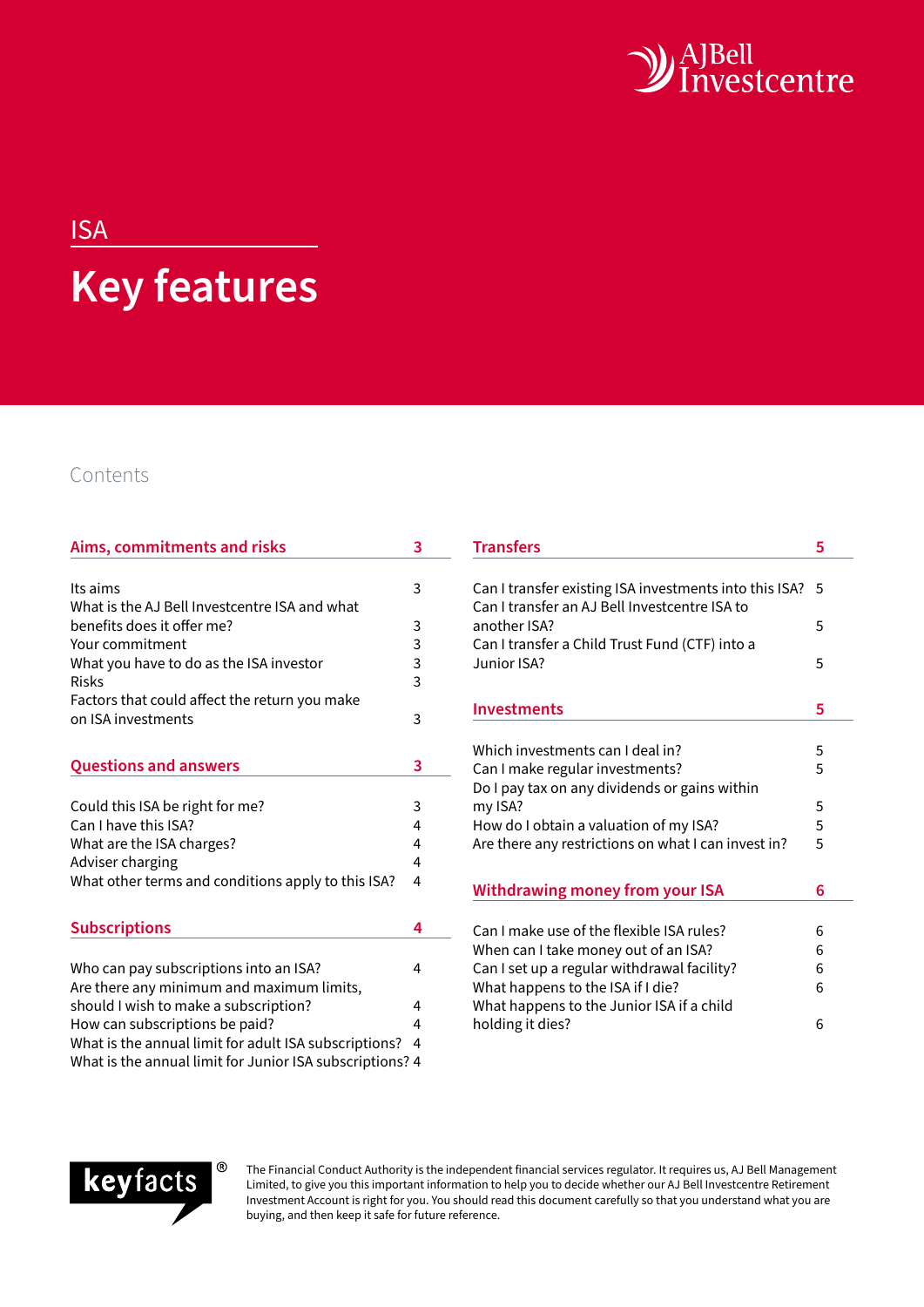| <b>Miscellaneous</b>                             |   |
|--------------------------------------------------|---|
|                                                  |   |
| How secure is my money?                          | 6 |
| What if I change my mind?                        | 6 |
| Are there any compensation arrangements          |   |
| covering my ISA?                                 |   |
| Can AJ Bell Investcentre provide me with advice? | 7 |
| What if I have any further questions?            |   |
| What if I have a complaint?                      |   |

#### **IMPORTANT**

The information provided in this key features document is provided based on our understanding of current law, practice and taxation which may be subject to change.

Full details of the legally binding contract between you and AJ Bell Securities Limited are included in the AJ Bell Investcentre terms and conditions.

The laws of England and Wales will apply in all legal disputes.

If you would like a copy of this, or any other item of our literature, in large print, Braille or audio format, please contact us on 0345 83 99 060 or by email at enquiry@investcentre.co.uk

All of our literature and future communication to you will be in English.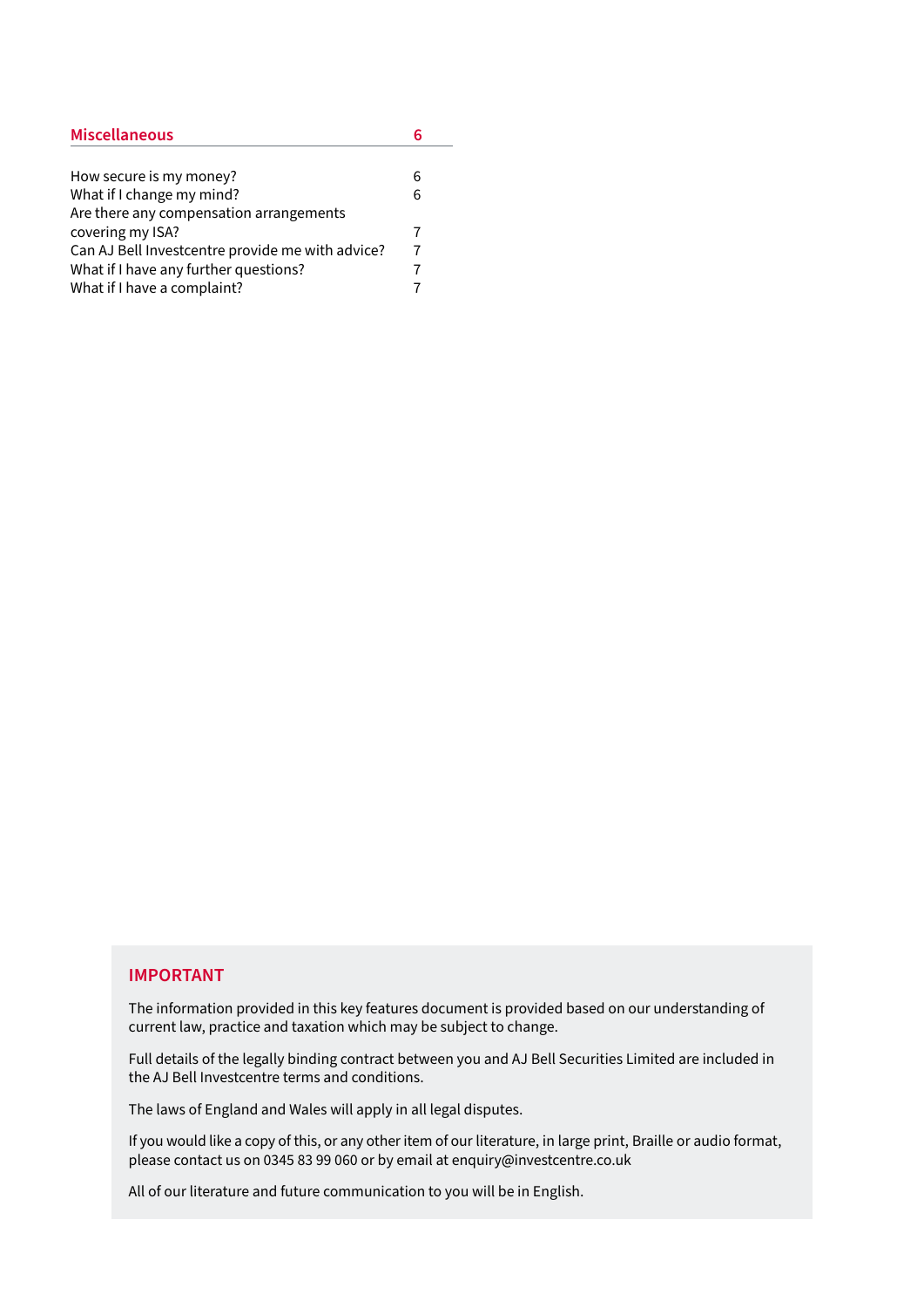#### <span id="page-2-0"></span>Aims, commitments and risks

#### **Its aims**

## **What is the AJ Bell Investcentre ISA and what benefits does it offer me?**

The The AJ Bell Investcentre ISA operates as a flexible stocks and shares ISA. It is a savings vehicle designed to help you (or, in the case of a Junior ISA, a child), accumulate a sum of money through tax-efficient investment in shares, investment trusts, unit trusts, gilts, corporate bonds and OEICs. It gives you the opportunity to select and manage your own investment portfolio from a wide range of choices.

You can make one-off or regular payments (or 'subscriptions') into the ISA to take advantage of the tax privileges available. You can also transfer existing ISA investments into the AJ Bell Investcentre ISA.

Within this key features document, references to the AJ Bell Investcentre ISA and AJ Bell Investcentre Junior ISA relate, respectively, to the ISAs available to adults and children.

**Your commitment**

## **What you have to do as the ISA investor**

You must ensure that you understand the features, benefits and risks of the ISA, so that you can be sure it will meet your needs and expectations.

You must maintain an ongoing relationship with an adviser registered with AJ Bell Investcentre. As part of that relationship, you must decide on the subscriptions and transfers to be paid to the ISA, and agree and regularly review the investment strategy.

You must ensure that any regular or single subscriptions paid do not exceed ISA subscription limits.

You must agree to be bound by the AJ Bell Investcentre ISA terms and conditions, and to pay the charges set out in the charges and rates.

You must review regularly whether the AJ Bell Investcentre ISA remains appropriate.

**Risks**

## **Factors that could affect the return you make on ISA investments**

The value of investments held in the ISA, and the income from them, can fall as well as rise. You may get back less than the amount invested.

Past performance is not an indication of future performance and some investments need to be held for the long term to achieve a return.

You will be able to deal in a range of investments. Some investments carry a higher degree of risk than others. The following are some specific examples of this:

- Smaller companies, the prices of which can be more volatile. There may be a large difference between the buying and selling prices.
- Overseas investments, which may carry an exchange rate risk, and may be based in less well regulated jurisdictions.
- Warrants and other highly geared investments, the prices of which can be extremely volatile.

Some investments are described as complex financial instruments. If you invest in these you should be aware that you may lose all your money.

We do not provide investment advice as this is an execution-only service. We do provide information about investments, but this is provided solely to enable you and your adviser to make investment decisions and so must not be treated as a recommendation. If you need advice to determine whether an investment is suitable for you, you must consult your adviser.

If the value of the ISA is small and/or you deal frequently in small amounts, dealing costs may be disproportionately high and the value of the ISA may be eroded.

You should note that the rules relating to the taxation of ISAs and of capital gains and income from investments held within them are subject to change.

Having considered these risks, if you have any doubts about the suitability of the AJ Bell Investcentre ISA you must seek advice from your adviser.

#### Questions and answers

#### **Could this ISA be right for me?**

The AJ Bell Investcentre ISA could be right for you if you:

- are looking to build up a portfolio of investments in a tax-efficient way
- understand that growth is not guaranteed
- want unrestricted access to your money (money held in the AJ Bell Investcentre Junior ISA cannot normally be taken out until the child reaches 18)
- require access to a wider range of investment opportunities, such as investment in a portfolio of listed stocks and shares

If you have any doubts about the suitability of the AJ Bell Investcentre ISA you should contact your adviser.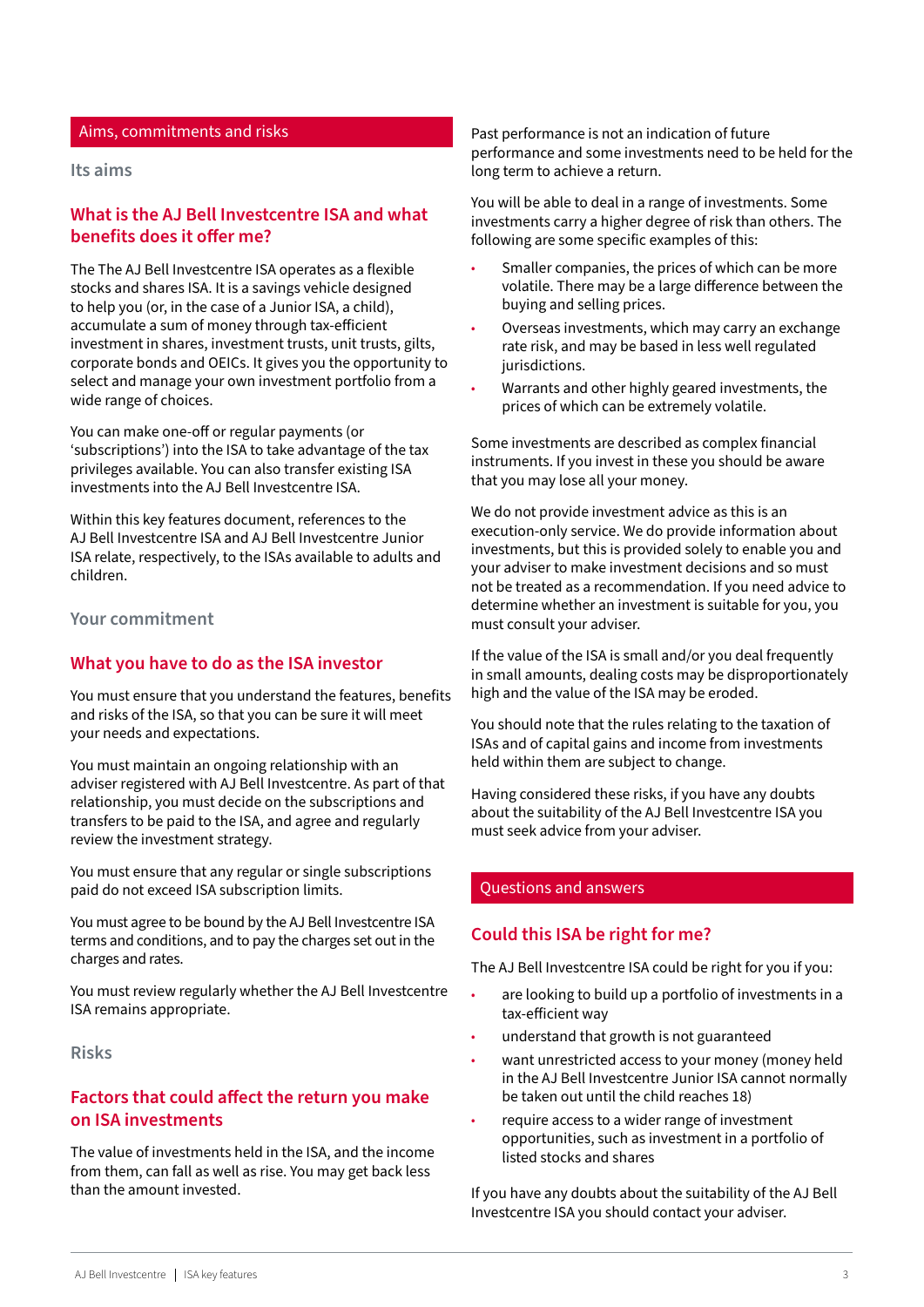## <span id="page-3-0"></span>**Can I have this ISA?**

You can join and subscribe to an AJ Bell Investcentre ISA if you are resident in the UK and aged 18 or over.

An AJ Bell Investcentre Junior ISA can be opened for anyone under the age of 18 and who is resident in the UK.

Only someone with parental responsibility for the child can set up a Junior ISA. This person must be aged 18 or over and be resident in the UK.

## **What are the ISA charges?**

Full details of the ISA charges are available at www.investcentre.co.uk.

## **Adviser charging**

Your adviser will discuss their charges and agree them with you. For advice relating to your ISA, you can either pay these charges directly to your adviser, or we can arrange for them to be deducted from your ISA. If you decide to go for the latter option, you will need to complete either the adviser charging section within the application form, or the adviser charging variation and additional payment form. If your adviser charges are paid from your ISA, the value of the ISA will reduce accordingly.

## **What other terms and conditions apply to this ISA?**

Your adviser will provide you with a copy of the full AJ Bell terms and conditions. A copy is also available at www.investcentre.co.uk.

#### Subscriptions

#### **Who can pay subscriptions into an ISA?**

You can pay subscriptions into your AJ Bell Investcentre ISA if you are aged 18 or over, are resident in the UK and have not subscribed to another stocks and shares ISA in the current tax year.

Subscriptions can be paid to an AJ Bell Investcentre Junior ISA and to a cash Junior ISA in the same tax year. This is subject to a combined limit of £9,000 per tax year. Any subscriptions paid to the AJ Bell Investcentre Junior ISA are treated as a gift to the child.

Once your ISA is set up you can pay single subscriptions and/or increase/decrease your regular subscriptions at any time, subject to the minimum and maximum subscription levels described in the next section of this document.

## **Are there any minimum and maximum limits, should I wish to make a subscription?**

The minimum single subscription is £500. There is no minimum level for your regular monthly subscriptions.

Your subscriptions across all adult ISAs must not exceed the annual subscription limit for ISAs (£20,000).

Subscriptions to Junior ISAs are limited to a maximum of £9,000 in a tax year. The payments can be split in any way between a cash ISA and a stocks and shares ISA, but a child may not hold more than one of either type of ISA at any time.

## **How can subscriptions be paid?**

Single subscriptions can be paid by cheque or electronically. Requests to make a subscription by electronic payment can be submitted by the adviser on our website. The relevant bank details and a unique payment reference will be provided as part of this process, removing the requirement for any paperwork to be submitted. Electronic payments also help to prevent any delays in funds being applied to your account.

Regular subscriptions must be paid monthly by Direct Debit. Subscriptions paid by Direct Debit will be taken on the first working day of the month or the next working day if the first is not a working day.

## **What is the annual limit for adult ISA subscriptions?**

The annual limit for subscriptions is £20,000.

If you have already subscribed to a different stocks and shares ISA in the current tax year then you are not permitted to subscribe to the AJ Bell Investcentre ISA for the remainder of the tax year.

If you have subscribed to another type of permitted ISA in the current tax year, then you may subscribe to the AJ Bell Investcentre ISA but the combined total of subscriptions must not be more than £20,000.

## **What is the annual limit for Junior ISA subscriptions?**

The annual limit for subscriptions is £9,000.

The subscriptions can be made to a cash Junior ISA or a stocks and shares Junior ISA, or can be split between the two. A child may hold both a cash Junior ISA and stocks and shares Junior ISA, but may not hold more than one of either type at any given time.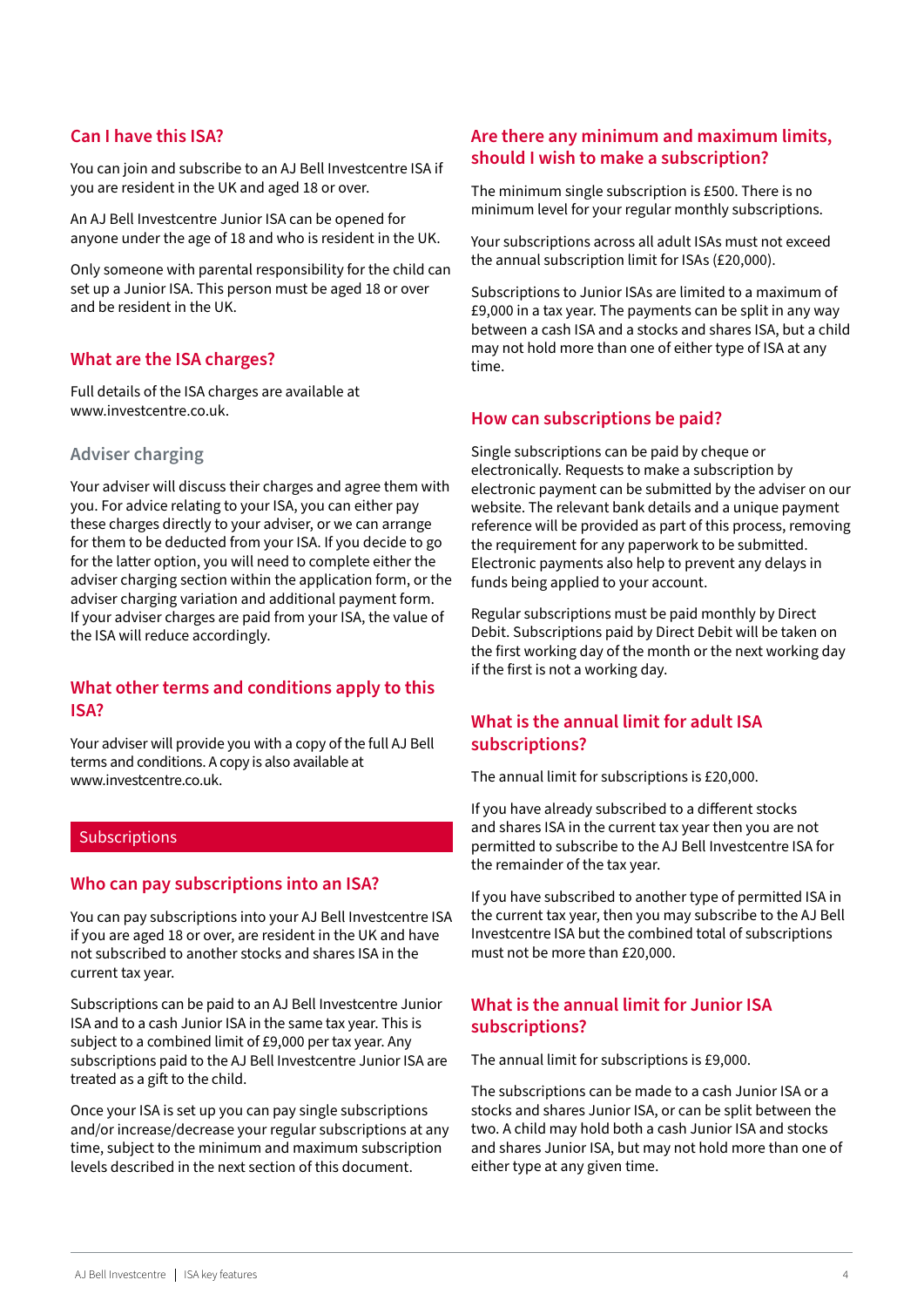### <span id="page-4-0"></span>**Transfers**

## **Can I transfer existing ISA investments into this ISA?**

Yes, you can transfer form any ISA to the AJ Bell Investcentre ISA.

Please note that you will be responsible for instructing the ISA manager to make the transfer from your existing ISA(s). It may take some time for us to receive the transfer payment from your existing ISA manager.

## **Can I transfer an AJ Bell Investcentre ISA to another ISA?**

You can transfer the value of an AJ Bell Investcentre ISA or Junior ISA to any other ISA manager at any time.

The transfer can be in the form of a cash payment, in which case you will have to sell all of the investments held under your ISA before the transfer is completed, or you can transfer them in their existing form.

If you transfer an AJ Bell Investcentre ISA to another ISA which is not flexible, you will not be able to replace any money that is withdrawn before the transfer without it counting towards your ISA allowance.

## **Can I transfer a Child Trust Fund (CTF) into a Junior ISA?**

Yes, you can transfer a Child Trust Fund into an AJ Bell Investcentre Junior ISA.

#### Investments

#### **Which investments can I deal in?**

You can invest in any securities that are quoted on a recognised stock exchange and that are settled within CREST. This range covers securities across UK and more than 20 overseas markets and includes:

- shares (including AIM shares)
- more than 4,000 unit trusts and OEICs (of which over 3,000 are clean share classes)
- Government bonds
- corporate bonds
- Permanent Interest Bearing Shares (PIBs)
- investment trusts
- Exchange Traded Funds (ETFs)
- Exchange Traded Commodities (ETCs)

• Your adviser can open up to 4 advised Funds & Shares Service accounts helping you to segregate your money accordingly for your investment goals.

#### **Can I make regular investments?**

Yes you can. Our regular investment service allows you to invest every month without incurring dealing charges in our regular investment funds universe, this includes any FTSE 350 share, selected ETFs, ETCs and investment trusts.

Setting up a regular investment is simple and once we have received your instruction, we will automatically make your deals on the 10th calendar day of each month (or the next working day).

Obviously, for us to make your deals, there must be sufficient cash available in your ISA cash account to pay for them. If there is not, we will not be able to make the regular investments on that given month and will try again the next month.

Your adviser is able to amend your regular investment instructions up until midnight on the ninth calendar day of each month (or midnight on the day before the regular investment dealing day).

## **Do I pay tax on any dividends or gains within my ISA?**

There is no tax to pay on any dividends or capital gains.

No tax is deducted from any interest paid on cash.

### **How do I obtain a valuation of my ISA?**

You can obtain a valuation of your ISA at any time via our website. An online cash transaction summary is also available.

## **Are there any restrictions on what I can invest in?**

Yes, your ISA cannot invest directly in:

- warrants
- private (unquoted) shares

You cannot borrow any money under your ISA.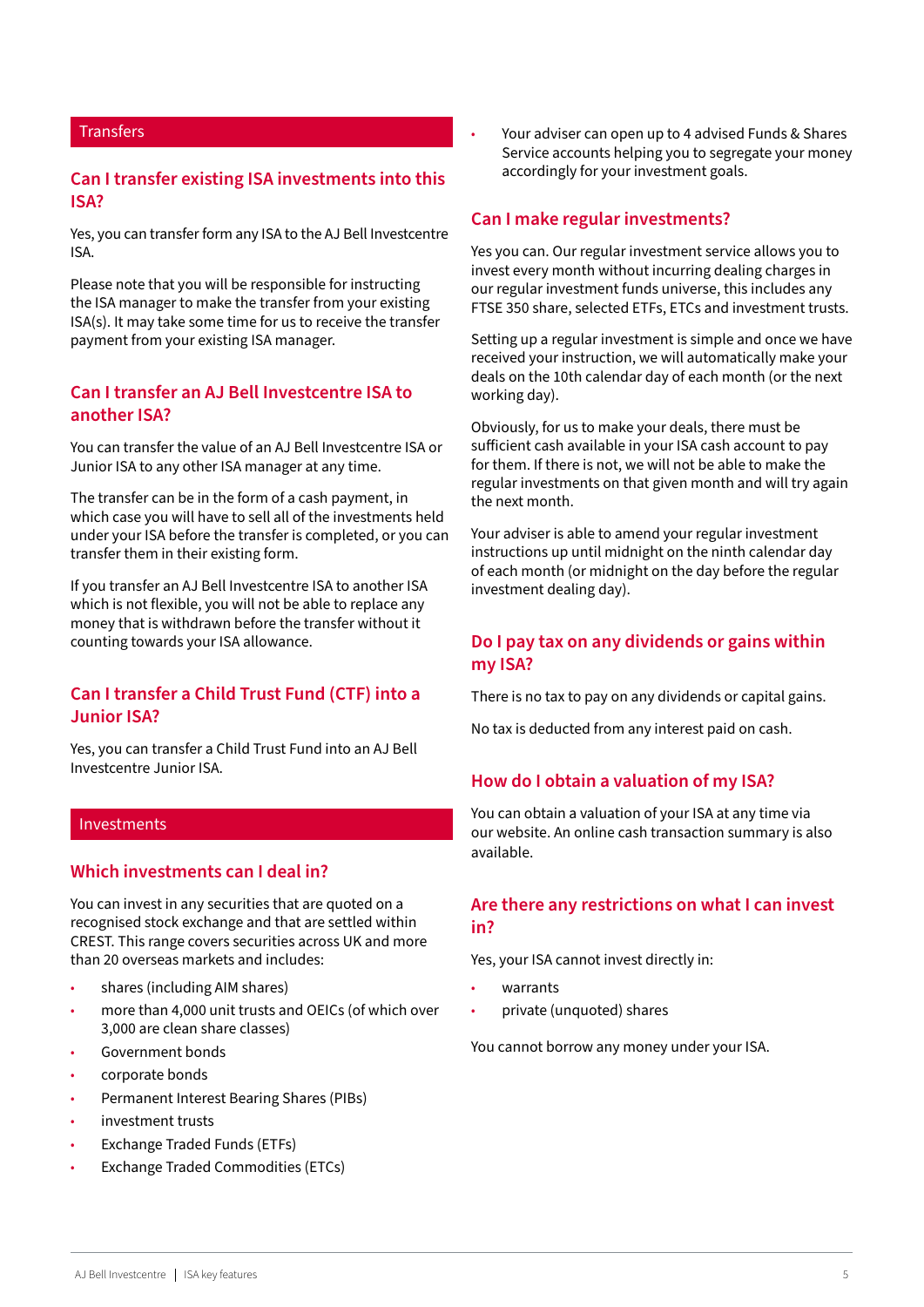#### <span id="page-5-0"></span>Withdrawing money from your ISA

### **Can I make use of the flexible ISA rules?**

Yes, the AJ Bell Investcentre ISA is a 'Flexible ISA' this allows you to pay any money you have withdrawn back into your ISA in the same tax year, without it counting towards your annual subscription limit. (For the avoidance of doubt, the AJ Bell Investcentre Junior ISA is not a flexible ISA).

#### **When can I take money out of an ISA?**

Cash can be taken out of an AJ Bell Investcentre ISA at any time as either a one-off payment or by setting up a regular withdrawal facility.

You can either withdraw the full balance held in your ISA, or withdraw part of the balance. There is no charge for withdrawing money from your ISA, although you may need to pay dealing charges if you need to sell investments.

Withdrawals cannot be taken out of the AJ Bell Investcentre Junior ISA until the child is 18 years old. When the child reaches 18 the AJ Bell Investcentre Junior ISA will be converted to an AJ Bell Investcentre ISA.

### **Can I set up a regular withdrawal facility?**

Yes. Our regular withdrawal facility allows you to withdraw an amount of money on a regular basis (i.e. monthly, quarterly, half yearly and annually).

This can be a fixed amount or alternatively your consolidated natural income (this is all income generated from your investments that has been paid into your cash account). Payment will be made to your nominated bank/building society on the first working day of the month and should reach your bank account within one working day. Please note, we will need to be in receipt of this form at least five working days before the first payment is due.

You can change the amount or frequency or stop the payment at any time.

You can view your nominated bank/building society account in the secure area of the website under the 'My details' option.

Where you elect to receive consolidated natural income, then income accrued will not be included in the cash available for investment.

#### **What happens to the ISA if I die?**

Where the holder of an AJ Bell Investcentre ISA dies, their ISA will retain its tax benefits until the earlier of the completion of the administration of the estate, the third anniversary of the death or the closure of the account.

A spouse will be entitled to pay the additional permitted subscription (APS) equal to the higher of: the value of the deceased's ISA at their death, or the value at the point the account is closed. Any interest, dividends or gains arising on investments after death will continue to be tax-free.

## **What happens to the Junior ISA if a child holding it dies?**

Once we are advised of the death we must take steps to close the Junior ISA, as it ceases to be tax-exempt from the date of death.

We will liaise with the persons dealing with the estate regarding the sale of any investments, and so it is important that they hold details of the Junior ISA.

Basic rate tax will be payable on any growth or income from the Junior ISA after the date of their death. We will pay this to HMRC.

#### Miscellaneous

#### **How secure is my money?**

AJ Bell Securities Limited is the manager of your ISA and is responsible for the day-to-day administration and management of the plan. The investment dealing service is also provided by AJ Bell Securities Limited.

AJ Bell Securities Limited is part of AJ Bell, one of the UK's largest investment platforms, with £74.1 billion of assets under administration and 418,000 customers.

AJ Bell Securities Limited is a member of the London Stock Exchange, is authorised by HMRC to act as an ISA manager, and is authorised and regulated by the Financial Conduct Authority.

#### **What if I change my mind?**

You have a legal right to cancel your ISA if you change your mind. If you wish to cancel you must do so within 30 days of the date you receive our letter confirming the establishment of your ISA.

Cancellation rights will also apply to the receipt of transfer payments. You will have 30 days from the date that you receive our letter acknowledging the transfer to exercise your right to cancel.

If you wish to make an investment during the 30 day cancellation period you can do so, however, if the investments fall in value you may get back less than the original value of the subscription or transfer.